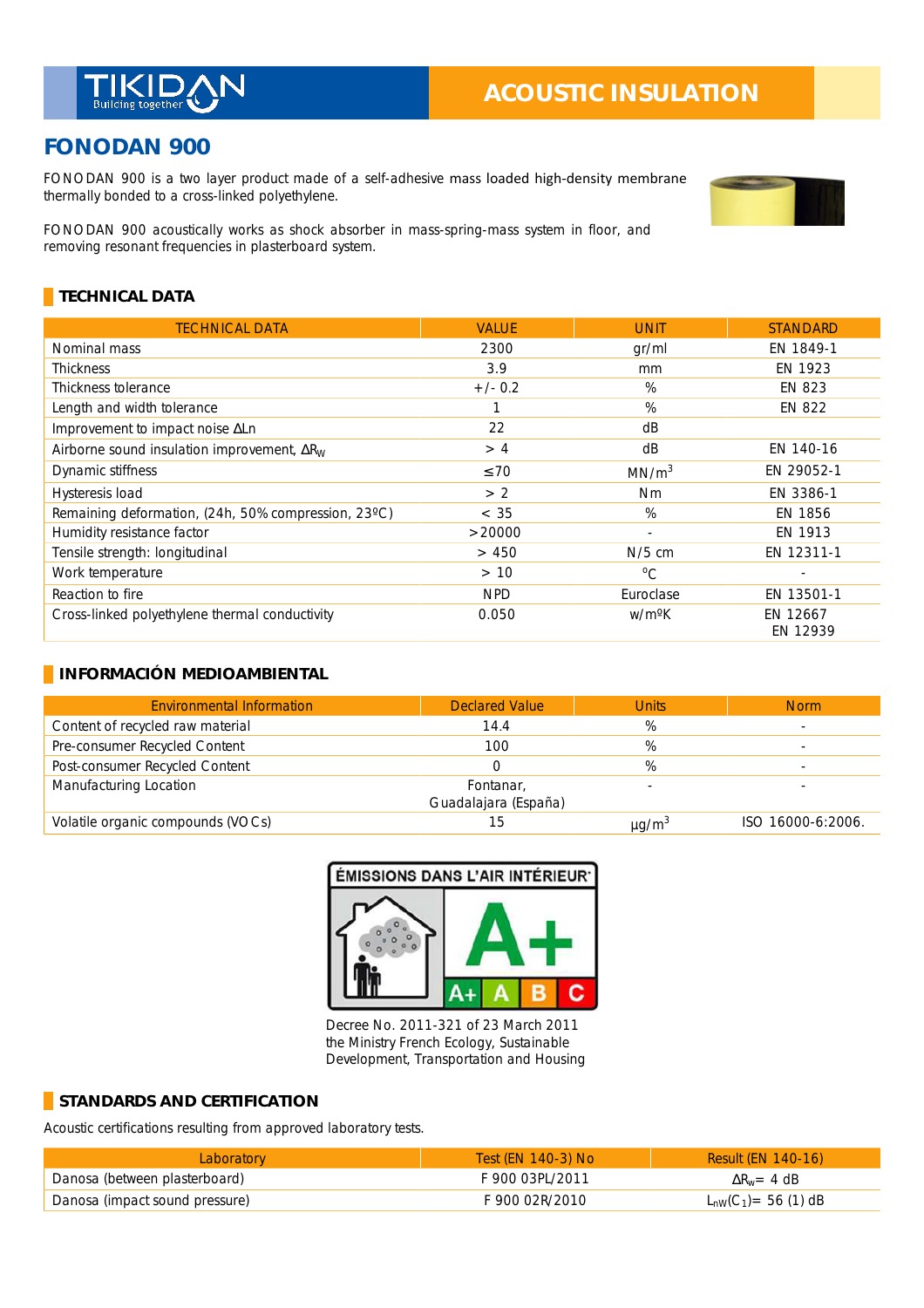

## **SCOPE**

- FONODAN 900 is specially designed as antiresonant material for rigid elements like laminated plaster, wooden or panels.
- It also gives good impact noise insulation in laminated floors, reducing it sound emission.
- In renewals against impact noise on dry supports. \_
- Cut to measure it serves as elastic band to light-weighted elements as plaster drywalls, sanitary equipment, metal or plastic pipes, etc.

## **PRESENTATION**

| <b>PRESENTATION</b>    | <b>VALUE</b> | <b>UNIT</b>              |
|------------------------|--------------|--------------------------|
| Length                 | 10           | m                        |
| Width                  | 0.92         | m                        |
| Total thickness        | 3.9          | mm                       |
| Rolls / pallet         | 16           | un                       |
| M <sup>2</sup> /pallet | 147.2        | m <sup>2</sup>           |
| Product Code           | 610201       | $\overline{\phantom{a}}$ |

### **INSTRUCTION FOR USE**

An installation of the FONODAN 900 is shown in the following pictures:



1. Extend.

- 2. Seal overlap.
- 3. Install dry floating floor.

#### **INDICATIONS AND IMPORTANT RECOMMENDATIONS**

- Any adhesive product in order needs a dry and clean surface to stick. If this is not possible for the jobs progress, then the use of a wet primer CURIDAN at a rate of 50 gr/m2 is suggested.

- Install with temperatures above a 10°C. To maintain its temperature in winter, store to sun light before applying.

If installed below laminated floor:

- Differences in height of or above 3 mm in 1 m must be previously leveled with leveling paste.

- CINTA ADHESIVA CONFORDAN stripe with aluminum will be used as junction for the stripes and for other zones such as pillars, walls and other structural elements serving as electrical grounding.

- Check the product's technical sheet on safety.
- For further information, please contact our technical staff.